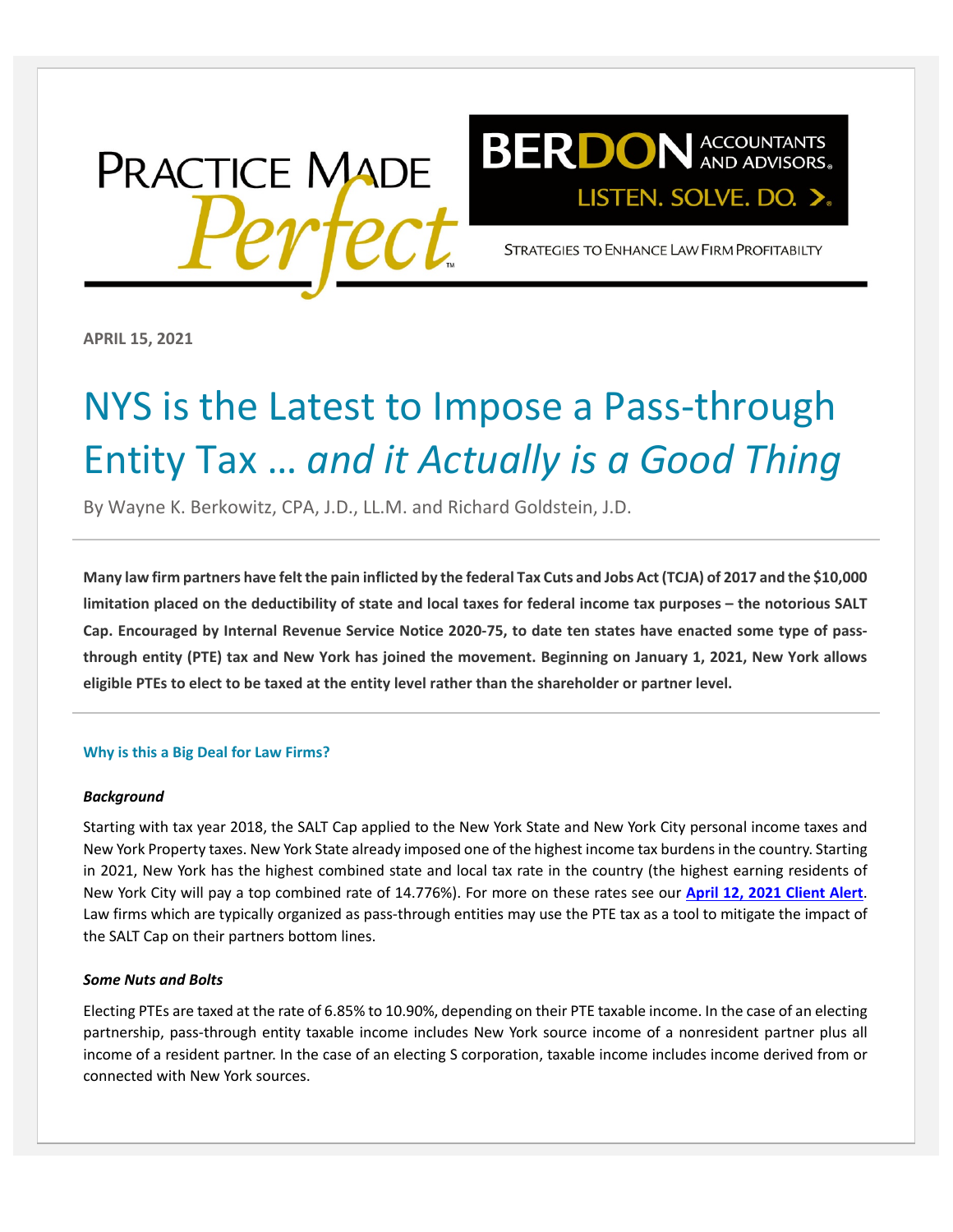# *Making the Election*

The PTE tax election is made annually by the due date of the first estimated payment (i.e. March 15) and is irrevocable for the year elected. For 2021, the election is due by October 15, 2021 and partners must continue to make estimated income tax payments (the partnership does not make estimated PTE tax payments for 2021). The mechanism by which individuals' estimated tax payments for 2021 will be applied to the PTE tax for 2021 is not clear at this time and we will monitor for developments.

# *How the PTE Tax Mitigates the Impact of the SALT Cap*

The PTE tax effectively converts individual state and local income tax (which is limited by the SALT Cap) into a business tax paid by the law firm. For federal purposes, when the entity computes its non-separately stated income, it deducts the PTE tax as business expense (instead of the partner, member or shareholder deducting state and local income taxes as an itemized deduction, thereby bypassing the SALT cap).

# *Partners, Members, and Shareholders PTE Tax Credit*

If the PTE tax election is made, individual owners of the PTE will receive a corresponding New York State refundable personal income tax credit equal to the owner's direct share of the PTE tax. Notably, the legislation also allows residents of New York to take a credit against their personal income tax for PTE tax paid to other nonresident states, provided that the other state's PTE tax is substantially similar to the New York PTE tax. Prior to providing certainty to allow credit for nonresident PTE taxes paid, New York resident partners were hesitant to commit to another State's PTE tax fearing double taxation if the credit were ultimately denied.

## *By the Numbers – A Simple Example of the PTE Benefit to Members*

Example assumes all NY resident partners:

- **NY Law firm with two 50% NY resident partners earns \$1 million, all from NY sources**
- Assuming NY tax rate for both the PTE tax and the personal income tax (PIT) of 10%
- **If no election is made:**
	- Each partner receives \$500,000 earnings

## Each partner pays \$50,000 NY PIT

- For federal income tax purposes, each partner is limited to a \$10,000 deduction for state and local taxes (SALT), most likely already taken in the form of a property tax deduction.
- Assuming a 40% federal tax rate<sup>1</sup>, the tax liability of each partner would be:

| $$500,000 \times 40\% =$   | \$200,000 |
|----------------------------|-----------|
| $$500,000 \times 10\% =$   | \$50,000  |
| Total tax per partner      | \$250,000 |
| Total tax for all partners | \$500,000 |

## **If the PTE election is made:**

Each partner receives \$450,000 earnings (\$1 million less \$100,000 of tax/ 2)